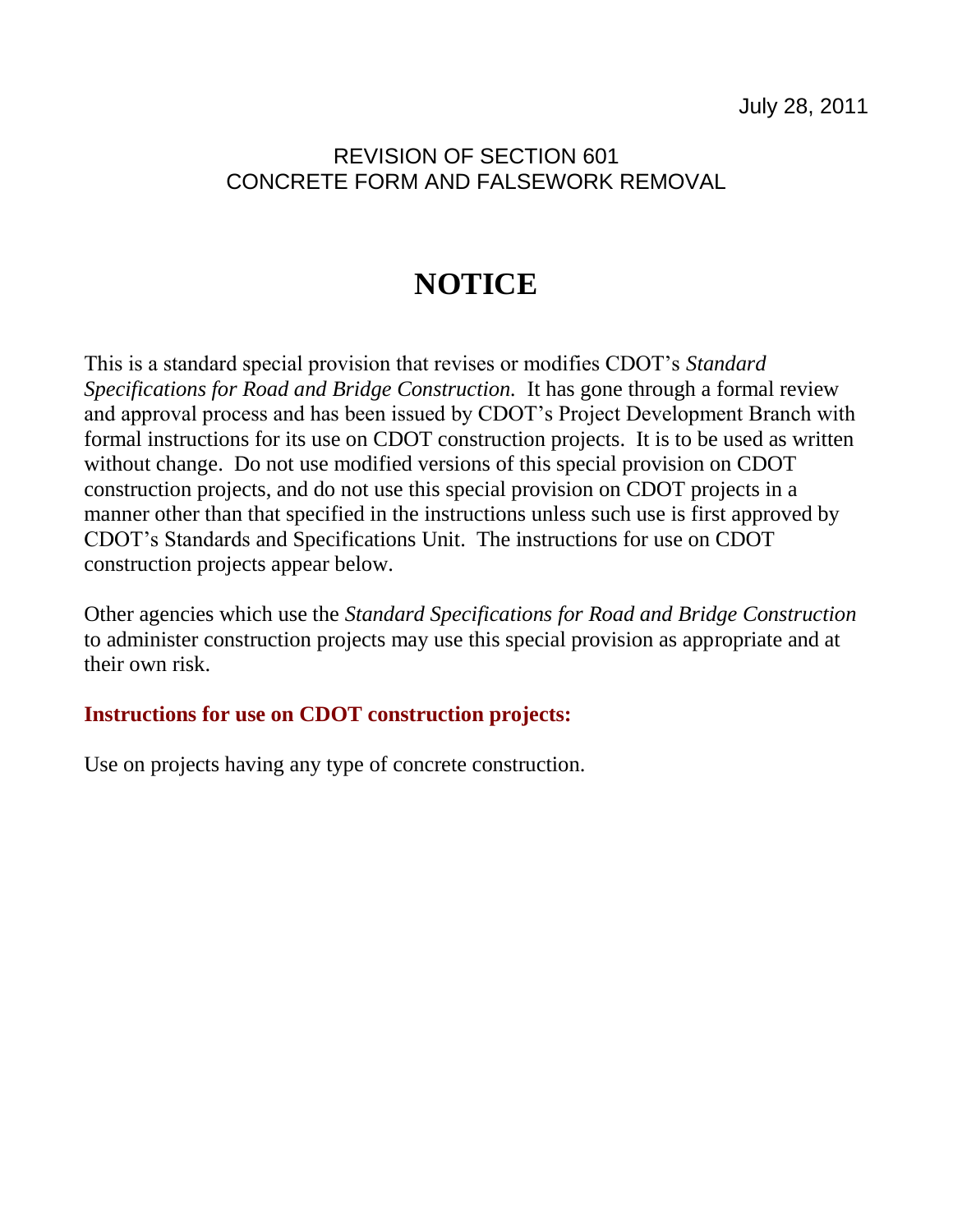Section 601 of the Standard Specifications is hereby revised for this project as follows:

In subsection 601.09, delete (h) and replace with the following:

(h) *Removal of Forms*. The forms for any portion of the structure shall not be removed until the concrete is strong enough to withstand damage when the forms are removed.

Unless specified in the plans, forms shall remain in place for members that resist dead load bending until concrete has reached a compressive strength of at least 80 percent of the required 28 day strength, 0.80f'c. Forms for columns shall remain in place until concrete has reached a compressive strength of at least 1,000 psi. Forms for sides of beams, walls or other members that do not resist dead load bending shall remain in place until concrete has reached a compressive strength of at least 500 psi.

Forms and supports for cast-in-place concrete box culverts (CBCs) shall not be removed until the concrete compressive strength exceeds 0.6 *fc*′ for CBCs with spans up to and including 12 feet, and 0.67 *fc*′ for CBCs with spans exceeding 12 feet but not larger than 20 feet. Forms for CBCs with spans larger than 20 feet shall not be removed until after all concrete has been placed in all spans and has attained a compressive strength of at least 0.80f'c.

Concrete compressive strength shall be determined using information concrete cylinders or by maturity meters. At the pre-pour conference, the Contractor shall submit the method of determining the structure's strength and the location where information cylinders will be taken or maturity meters placed.

If information cylinders are used they shall be cast by the Contractor and cured in the same manner as the structure. A set of information cylinders shall be taken for each concrete placement on the structure. A set of information cylinders shall be taken for any load of concrete that is being placed at the mid-span of beams and at support locations and other locations as directed by the Engineer. Casting of the information cylinders will be witnessed by the Engineer. The information cylinders shall remain in the molds and cured in the same manner as the structure until they are tested in the laboratory by the Engineer. Compressive strength shall be determined using the compressive strength of at least two information cylinders. The contractor shall be responsible for protecting the information cylinders from damage.

Prior to placement of concrete whose strength will be determined with maturity meters, the Contractor shall provide the Engineer a report of maturity relationships in accordance with CP 69. The Contractor shall provide maturity meters and all necessary wires and connectors. The Contractor shall be responsible for the placement and maintenance of the maturity meter and wire. . At a minimum a maturity meter will be placed at the mid-span of beams and at support locations. Placement shall be as directed by the Engineer.

For structures with multiple sets of information cylinders or maturity meters, the lowest compressive strength shall determine when the forms can be removed.

Acceptance cylinders shall not be used for determining compressive strength to remove forms.

When field operations are controlled by information cylinder tests or maturity meter, the removal of forms, supports and housing, and the discontinuance of heating and curing may begin when the concrete is found to have the required compressive strength.

Forms for median barrier, railing or curbs, may be removed at the convenience of the Contractor after the concrete has hardened.

All forms shall be removed except permanent steel bridge deck forms and forms used to support hollow abutments or hollow piers when no permanent access is available into the cells. When permanent access is provided into box girders, all interior forms and loose material shall be removed, and the inside of box girders shall be cleaned.